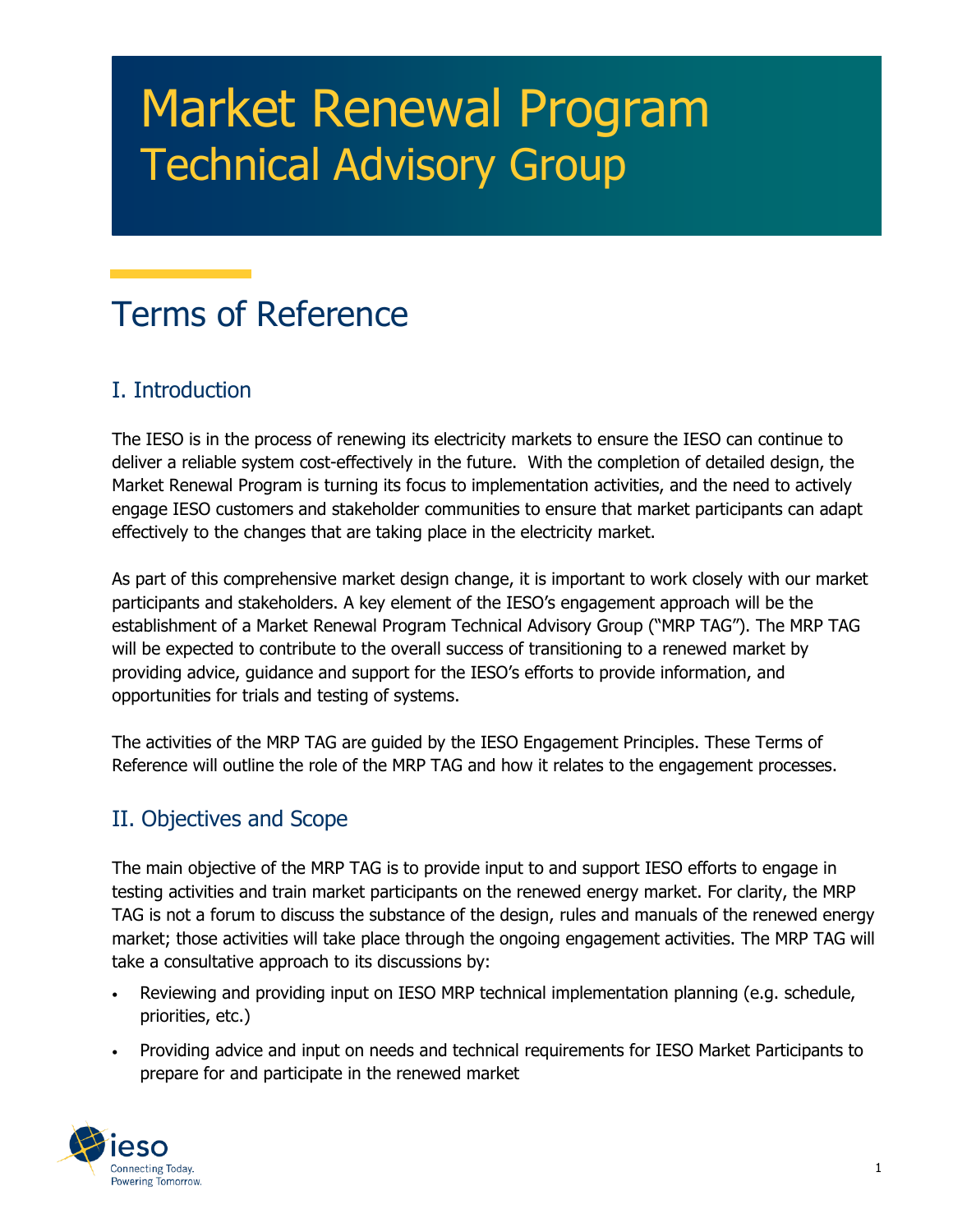- Providing advice and experience on adoption of revised IT tools
- Providing guidance on the development of training methods, products, and activities
- Monitoring the uptake and participation and preparation efforts of customers, and provide advice and strategies to reach constituencies that have not engaged with the technical implementation activities (if required)

These Terms of Reference will be reviewed as needed by the Technical Advisory Group to ensure that the objectives and scope for the MRP TAG continue to be serving the needs of the market participants and stakeholders.

#### III. Approach

It is expected that the MRP TAG will have regular bi-monthly meetings, or as needed (with consultation of the MRP TAG members). The materials supporting all MRP TAG meetings will be made available publicly along with a summary of the meetings.

The IESO recognizes the importance of ensuring that all stakeholders have the ability to monitor the progress on implementation activities. MRP TAG discussions will take place in two ways:

Public discussions: allows the broader market participant community to observe TAG plans and activities; these meetings should be performed via teleconference to enable participation from across the province

In-camera discussions: members to provide strategic advice on current and future plans for implementation activities

The MRP TAG is anticipated to complete their work, and cease operations, in time for the broader rollout of testing and training activities.

#### IV. Organization and Administration of Meetings

Meeting authority and normal order of business:

- a. An IESO representative from the MRP project will chair the meetings.
- b. An IESO representative from the Stakeholder Engagement team will act as the facilitator for the meetings.
- c. The IESO will endeavor to provide all meeting agendas and support material one week in advance of the meeting.
- d. The IESO will take meeting notes including actionable items and their resolution. The IESO will circulate meeting summaries and materials to all MRP TAG members, where appropriate, before posting the materials publicly.